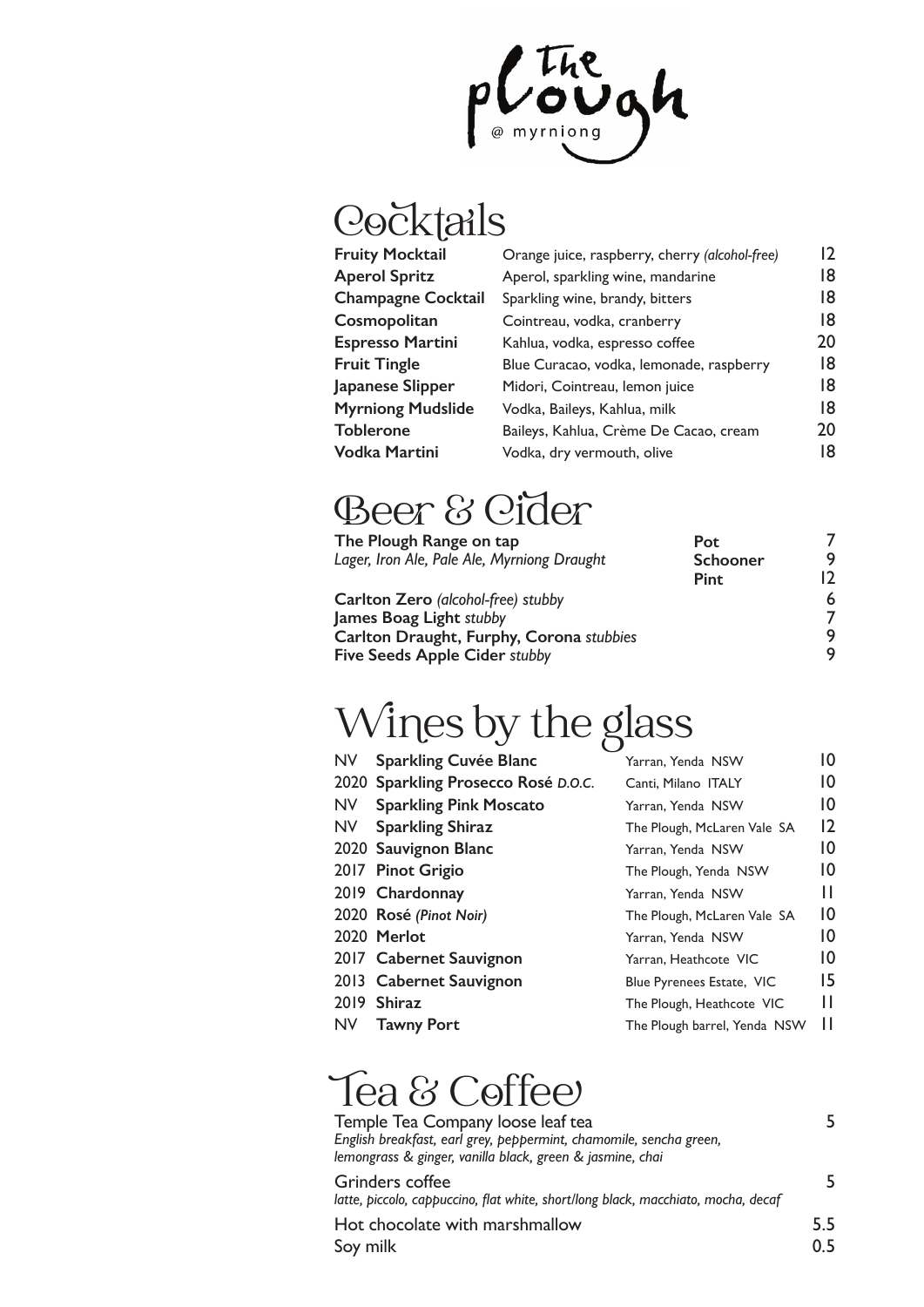# Entrée/Sharing

| Warmed marinated olives. VT, V                                                        | 8   |
|---------------------------------------------------------------------------------------|-----|
| Truffle mushroom bruschetta with pecorino (2 pieces). VT, V*                          | 15. |
| Trio of dips with shards of house-made, char-grilled ciabatta bread. VT               | 15  |
| Tomato & cheese arancini with lemon aioli. VT                                         | 15  |
| Beef & red wine croquettes with mustard aioli.                                        | 15  |
| <b>NEW</b> Italian beef meatballs with char-grilled ciabatta bread.                   | 15. |
| Pork rillettes with pickled vegetables & char-grilled ciabatta bread.                 | 15. |
| Pear, beetroot, walnut salad with Meredith goats cheese. GF, VT, V*<br>Main course 29 | 17  |
| Tasting board to share selection of house-cured meats, vegetables, crispy bread. 32   |     |

#### Mains

| Cottage pie with dry-aged beef & creamy mash, served in ramekin. $GF^*$                                                                     | 24 |
|---------------------------------------------------------------------------------------------------------------------------------------------|----|
| Spinach, semi-dried tomato, pesto & penne pasta<br>with preserved lemon, a hint of garlic & topped with Meredith goats cheese. VT, $V^*$ 28 |    |
| Kangaroo & mushroom stroganoff with penne pasta & shaved parmesan. 30                                                                       |    |
| Salt & pepper calamari with slaw & lemon aioli, served with chips.                                                                          | 34 |
| <b>NEW</b> Saffron-thread risotto & Atlantic salmon with peas & shaved pecorino. GF 36<br>Vegetarian option 28                              |    |
| Seafood linguini with calamari, salmon, barramundi, prawns.                                                                                 | 36 |
| <b>NEW</b> Panko-crumbed chicken with garlic butter, slaw & chips.                                                                          | 36 |
| Slow-cooked rolled pork<br>with roast spiced carrots, apple & Spanish onion salad & mustard sauce. GF                                       | 36 |
| 36-hour slow-cooked Parwan Valley blade steak<br>with mash, peas, mushrooms & red wine sauce. GF                                            | 38 |
|                                                                                                                                             |    |

#### Steaks from the grill-

|                | NEW Steaks below are served with slaw, chips & your choice of sauce:<br>Red Wine, Garlic Butter or Pepper. GF |    |
|----------------|---------------------------------------------------------------------------------------------------------------|----|
| 250g Flat iron | Parwan Valley, Black Angus, grass-fed,<br>served carved.                                                      | 38 |
|                | 300g Porterhouse Parwan Valley, Black Angus, grass-fed,<br>dry-aged to 49 days                                | 46 |
|                | 300g Scotch fillet Parwan Valley, Black Angus, grass-fed,<br>dry-aged to 49 days.                             | 52 |

## Daily Special

Check our Daily Specials Menu for additional dishes available.

*V = Vegan VT = Vegetarian GF = Gluten Free \* = Option Please discuss options for all dietary requirements with the Wait staff.*